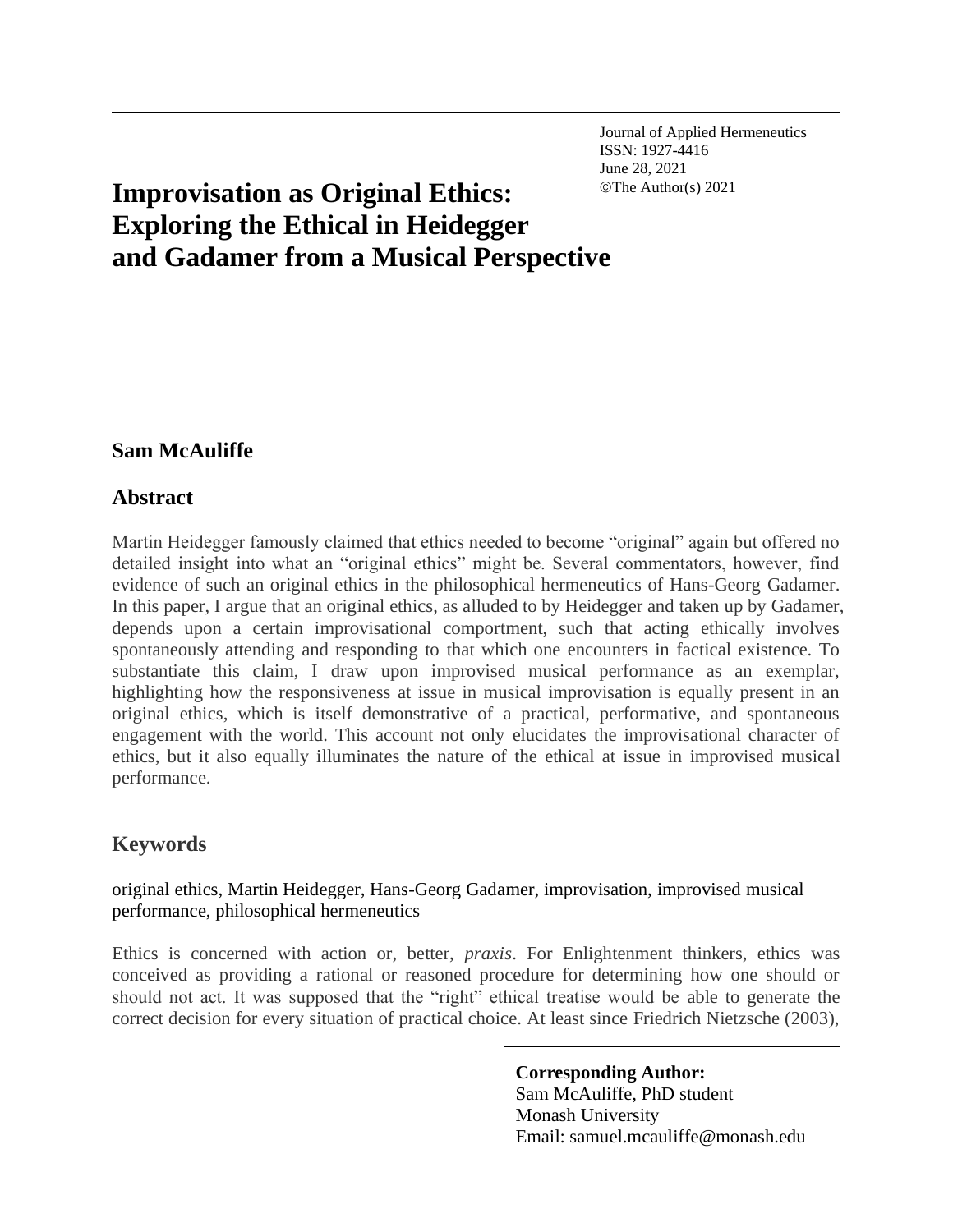however, who spoke of the need to think "beyond good and evil," the idea of the ethical has become increasingly questionable. Dennis J. Schmidt observes that "some of the most cherished assumptions underpinning the dominant traditions of ethical thought – assumptions about subjectivity, agency, and autonomy, among others – have been called into question, and those traditions have largely collapsed, or at least lost all vitality, under this questioning" (2008, p. 35). It is notable that, for Enlightenment thinkers as for many contemporary thinkers (particularly in the English language philosophical tradition), ethics, especially "applied ethics," is primarily an epistemological concern (which is not to forget that it was with Plato that ethics first became a discipline of scientific [*epistēmē*] thought). That is, it is the system or method that prescribes *in advance* the best course of action that has been the dominant concern of ethics. This is perhaps seen most clearly with respect to utilitarian ethics where the action required of the agent – action that seeks, in broad terms, to maximise the happiness or wellbeing of the greatest number of people – is divorced from the conditions from which the ethical imperative itself emerges. One may rightly ask whether utilitarian ethics, for instance, insofar as it is a system based on calculation, is really concerned with a human good or, instead, a mathematical good (Grondin, 2003, p. 105). As Jeff Malpas has noted in an unpublished manuscript entitled "Ethics, Place, and Hermeneutics," in utilitarian ethics the ethical itself disappears and is replaced by a system of calculation. If one begins from *epistēmē*, the standard perspective of intellectualism, a certain (objective) distance is introduced between the agent who must act and the situation from which the imperative to act emerges. And thus, as Malpas argues, the agent is required to act as if they were nowhere and nobody (unpublished manuscript).

German philosopher, Martin Heidegger, like Nietzsche before him, questions the dominant conception of ethics that focusses on systems or guidelines for action divorced from the circumstances that call for that action. In contrast to the epistemological view, Heidegger, somewhat cryptically, suggests that ethics needs to become "original" again. That is, ethics needs to be born anew from out of factical life. While Heidegger offers little with respect to explicit details of what such an "original" ethics may entail, he makes it clear that *ontology is ethics* (1993, pp. 254-259). Notwithstanding Heidegger's own shortcomings with respect to his political acts, there is something worth pursuing in the relationship Heidegger identifies between ontology and ethics. Heidegger writes that "ontology always thinks solely the being (*on*) in its Being" (1993, p. 258), and that "such thinking is … recollection of Being and nothing else" (p. 259). It is this ontological mode of thought that must be, according to Heidegger, the foundation for an original ethics.

For Heidegger, there can be no method for ontological inquiry. Indeed, rather than suggest a particular discipline or method of inquiry, he writes that ontology "means doctrine of being" and thus ontology refers to an "indefinite and vague directive that … being should in some thematic way come to be investigated and come to language" (1999, p. 1). With respect to genuine ontological inquiry, no prior determinations can be made of the object of one's inquiry, thus no prior determinations can be made of the nature of that inquiry itself (Malpas, 2016). Thus, every inquiry into being emerges from out of factical life, is singular, and inheres its own structure. Ontological inquiry is, then, essentially hermeneutical – it involves a certain dialogue between inquirer and subject matter where the direction and structure of that dialogue, and the insights that arise, emerge from the happening of the dialogue itself.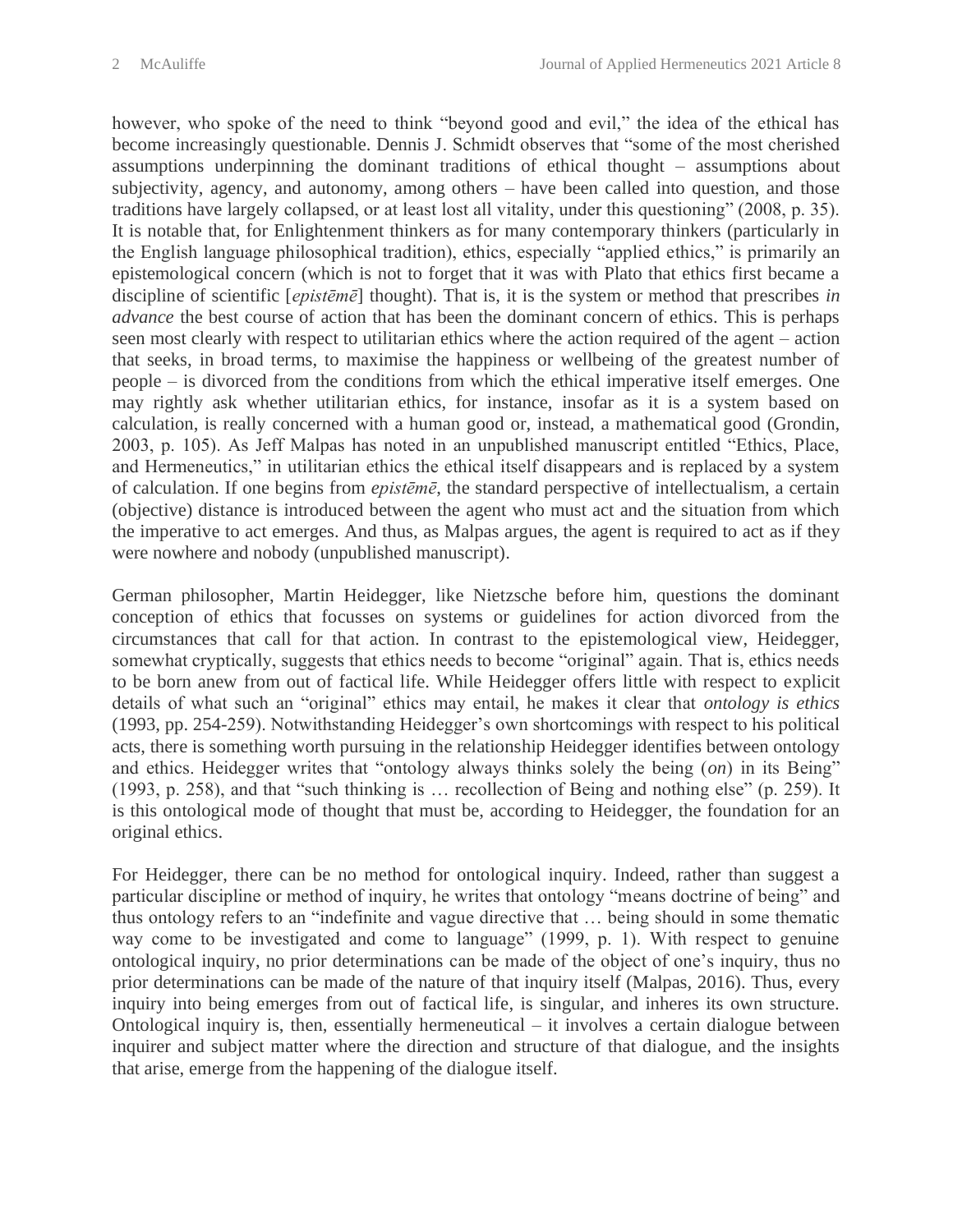Heidegger asserts that "such [ontological] thinking has no result. It has no effect. …it lets Being – be" (1993, p. 259). He argues further that ontological thinking "is neither theoretical nor practical. It comes to pass before this distinction" (p. 259). With respect to the praxis of ethics, from an ontological perspective there can be no stable rules or guidelines that can be readily applied in advance to our active lives. There is certainly no enduring "system" that one can appeal to that will inform and guide one's decision making in myriad situations. What are we to make of ethics, such that it is ontology, if there can be no prior determinations made as to how one should act, and that such engagement with the world has no theoretical or practical result or effect?

To address these questions, I want to take what may at first appear to be an unusual route. I intend to address what Heidegger alludes to as an "original ethics" by appealing to music; precisely, improvised musical performance. There are two reasons for taking such an approach: (1) while ethics is of increasing concern to musicologists, ethnomusicologists, and philosophers of music (see Cobussen & Nielsen, 2013; Higgins, 2018; Warren, 2014), there is a relative scarcity of literature that considers the ethical character of music performance from an ontological perspective. By working out an "original ethics" with respect to improvised musical performance I hope to contribute what I take to be a neglected perspective in the dominant literature on music and ethics – that is, a philosophical hermeneutic perspective; (2) given Heidegger's comments on ethics and ontology, and given the way in which these themes emerge in the work of Hans-Georg Gadamer, whose philosophy is characterised by a certain situated engagement with a thing or subject matter, there is good reason to believe that the idea of improvisation at issue in improvised musical performance can provide some insight into the nature of an "original ethics." I will argue that the indeterminacy, spontaneity, attentiveness, responsiveness, and, ultimately, genuine *engagement* at the heart of improvisation is consistent with the dialogic character of hermeneutics that underpins "original ethics."

From here on, this paper will progress as follows: I first provide a brief overview of improvisation as it is manifest in music practices such as jazz and free improvisation – practices that exemplify the spontaneity, indeterminacy, and *engagement* at issue in improvisation. I then outline the ethical character of the hermeneutic dialogue with a view to highlight the way in which the dialogue at issue relies upon a certain improvisational comportment. Subsequently, I extrapolate the insights gained from the discussion of ethics in Gadamer's hermeneutics to outline the nature of ethics in improvised musical performance. Finally, I offer some concluding remarks that address what we can take away from the presented argument.

#### **A Brief Overview of Improvisation**

The literature on improvisation is wide-ranging, relatively young, and contradictory. It is increasingly being discussed by art practitioners and theorists (especially musicians) (Caines & Heble, 2015; Lewis & Piekut, 2013; Siddall & Waterman, 2016) and philosophers from fields including performance philosophy (Grant, 2014), philosophy of language (Haas, 2012; MacKenzie, 2000), metaethics (Schroeter & Schroeter, 2009), and embodied cognition (Lindblom, 2015). Given the burgeoning of studies related to improvisation since at least the 1970s from diverse perspectives and the myriad ways in which improvisation itself is manifest in human activity, it is no surprise that the literature is riddled with contradictory arguments. For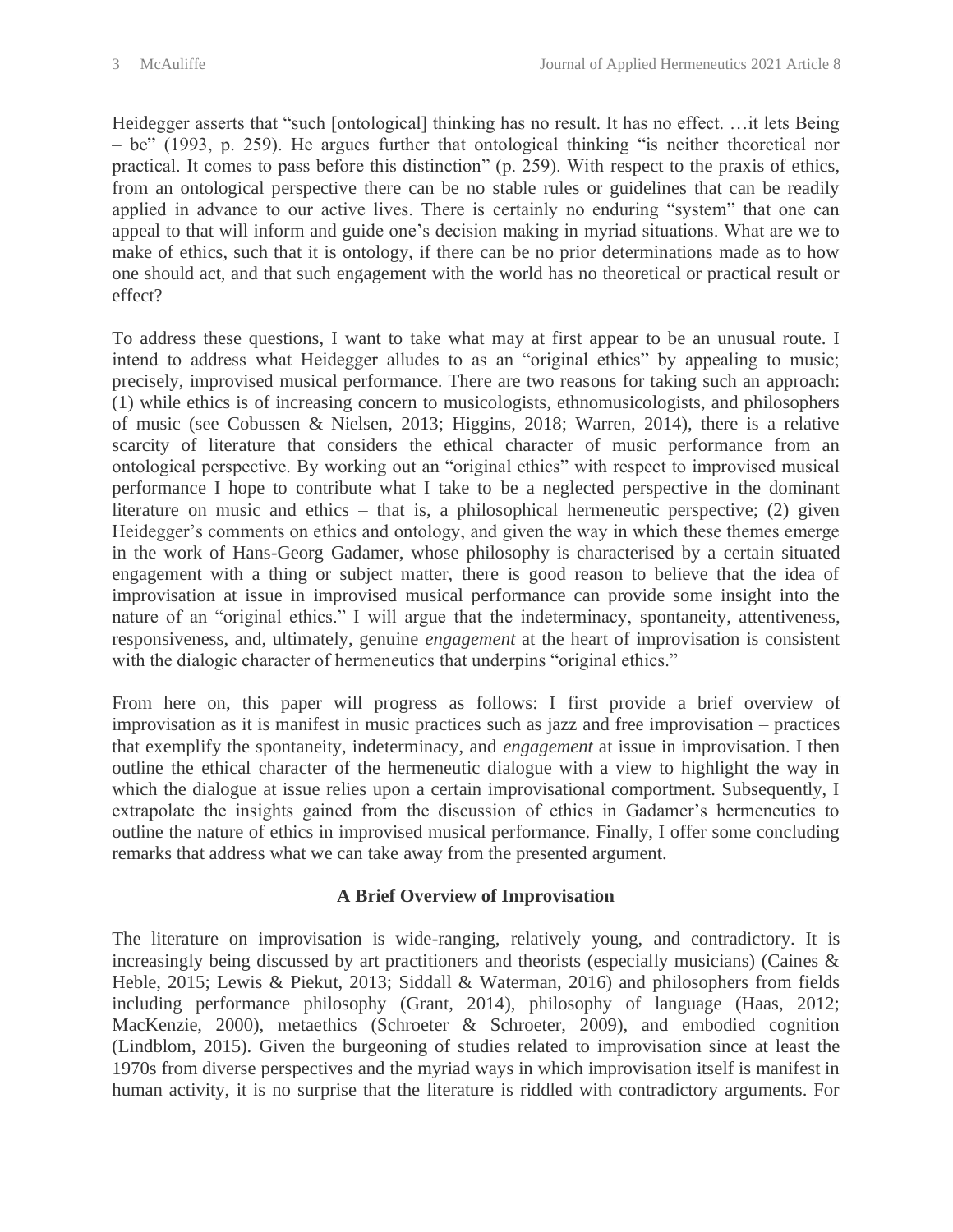example, improvisation is presented as both something that requires a great deal of skill and preparation on the one hand (jazz music, for instance), and, on the other, is thought to be something one falls back on when they are unskilled and unprepared (an "improvised" shelter, for example). Although more nuanced and philosophically rich discussions of improvisation are emerging (Benson, 2003; DiPiero, 2018; Peters, 2011), given the diversity of arguments it is impractical to work through them here in any detailed way. The argument I intend to present below will not be impeded by putting such discussions to one side. What I offer below is a brief overview of improvisation as it is understood in this paper to give the appropriate context for the ensuing discussion.

In its most basic form, improvisation is hermeneutical (Benson, 2003); it is an act of attending and responding to the situation in which one finds oneself such that something productive may emerge from such an engagement. Improvisation is an essentially dialogical activity where, in virtue of one's prior understanding of the world – one's "prejudice," as Gadamer (2008, p. 9) would say – one engages with the circumstances of the immanent situation. Importantly, the circumstances of the situation are not merely observed by the improviser but constitutes that which *addresses* the improviser. The circumstances that arise in the place or situation of engagement are not merely objective or external but stand in a certain topological<sup>1</sup> relationship that defines the very nature of our being-in-the-world – we come to recognise ourselves as subjects by virtue of our situatedness in the world with both other people and things.<sup>2</sup> Players encounter and hermeneutically converse with that which is of concern in the situation. Just as Gadamer tells us interlocuters can engage in hermeneutic conversation but so too can one engage in hermeneutic conversation with a text (2013, p. 401- 407), for it is always the *subject matter* (*Sache*) with which one converses, players engaged in improvised musical performance equally engage in hermeneutic conversation with the work they are performing (McAuliffe, 2021).

That the outcome or "agreement" of hermeneutic conversation is not reducible to the interpreter alone but emerges from *between* the subject matter and the interpreter indicates that the interpreter cannot know with certainty precisely what agreement will be reached, or how it will emerge (Gadamer, 2013, p. 406). Likewise, when improvising music, the work cannot be predetermined by the players; the work emerges from the dialecticity between player and the circumstances given in the situation. The conversation of improvised musical performance is genuinely attentive and responsive. Players cannot merely retreat into themselves, focussing primarily on technique or subjective expression. Instead, they must *engage* with the circumstances *of the situation* that extend beyond their subjectivity.

Indeed, as Sam McAuliffe and Malpas note (forthcoming), the improvisation manifest in music, especially with respect to the way it cannot be reduced to a method or a set of precepts or principles, is consistent with what the later Heidegger describes, in essays such as "Building Dwelling Thinking" (2013a), in terms of "dwelling." That is, the recognition that the world is not produced by human subjectivity or that the world is *for* or *controllable* by humans. Instead, one is *a part* of the world and thus, one cannot simply shift one's responsibility for engaging with the world on to a set of preconceived rules or principles. This insight applies to what Heidegger

<sup>&</sup>lt;sup>1</sup> On the relationship between the topological and the hermeneutical, see Malpas, 2017.

<sup>2</sup> This point has been made on both sides of philosophy, most notably perhaps by Heidegger (2008, p. 155) and Donald Davidson (2006a, p. 243).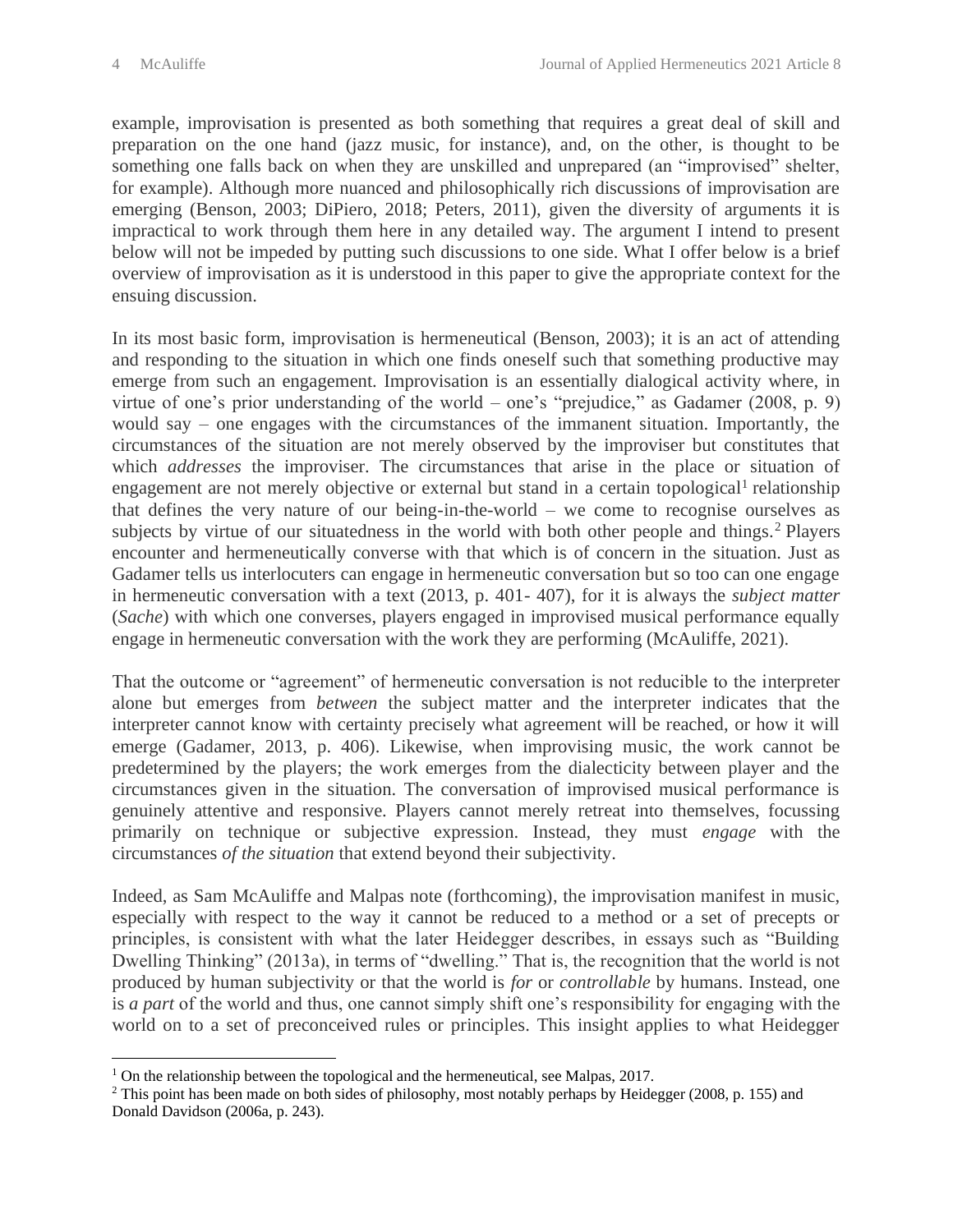refers to as a "dwelling life" (2013c, p. 227) inasmuch as it applies to improvising music, or any improvisational activity. Thus, to improvise is to *engage* with and "give oneself over to," in the sense that musicians typically refer to as "being in the moment," the circumstances of one's situation.

Improvising musicians must be *responsive* to the situation and allow the situation itself to play a role in the direction of the performance. Individual players are not solely responsible for bringing the artwork into presence. Rather, insofar as one is genuinely improvising and therefore attentive and responsive to the situation, the player (regardless of whether one is performing solo or as part of an ensemble) allows the situation to lead them. This view is consistent with Gadamer's account of "play," where we can liken "play" to "improvisation." He writes, "the actual subject of play is obviously not the subjectivity of an individual who, among other activities, also plays but is instead the play itself" (2013, p. 108).<sup>3</sup> Just as the "outcome" of a game is not solely reducible to the players of that game but is tied up with the to-and-fro of the game itself, so too does the productive "outcome" of improvised musical performance (the work) emerge from the improvisational situation itself. That is, in a duet, for instance, one cannot say that the work performed is reducible to one player or another. Neither can we say that the performed artwork is simply the result of two contributions coming together, as if what is played by each individual musician constitutes one half of the same token, such that the performance is merely the uniting of two parts to make a whole. Rather, the "play" or conversation of performance is integral. To reiterate, improvisation is fundamentally hermeneutical.

# **Gadamer's Ethics**

It is not altogether surprising that not a single volume of Gadamer's *Gesammelte Werke* is devoted to ethics. Given Gadamer's central argument is that there can be no method for arriving at knowledge in the human sciences, it would be perplexing to find that he had written a treatise on ethics outlining guidelines for determining how one should act, comparable to that which one finds in conventional epistemology and metaphysics. Like Heidegger, Gadamer is primarily concerned with ontology. Thus, one might suspect that by working out the fundamental way in which we arrive at truth and understanding, Gadamer's account will implicate a concern with ethics.

Schmidt (2008, pp. 37-39) argues there are three ways in which one can acknowledge the centrality of ethics in Gadamer's philosophy: (1) across the entirety of Gadamer's collected works one finds an overwhelming number of remarks explicitly dealing with questions of ethics; (2) Gadamer relies upon a range of ethical texts, from Aristotle to Kant, to develop his theory of hermeneutics; (3) one can extrapolate a concern for ethics from key hermeneutical concepts in Gadamer's work. While Schmidt convincingly argues for all three,<sup>4</sup> with the space available, here I focus on the third of these options. My aim will be to highlight both the ethical and improvisational character of the dialogic nature of hermeneutics.

#### **The Dialogic Nature of Hermeneutics**

<sup>&</sup>lt;sup>3</sup> Cynthia Nielsen (2016) has discussed the nature of Gadamerian "play" with respect to free jazz.

<sup>4</sup> A range of thinkers have also discussed the nature of ethics present in Gadamer work (Davey, 2006, pp. 9-12; Grondin, 2003, pp. 100-110; Warnke, 2002, pp. 79-101).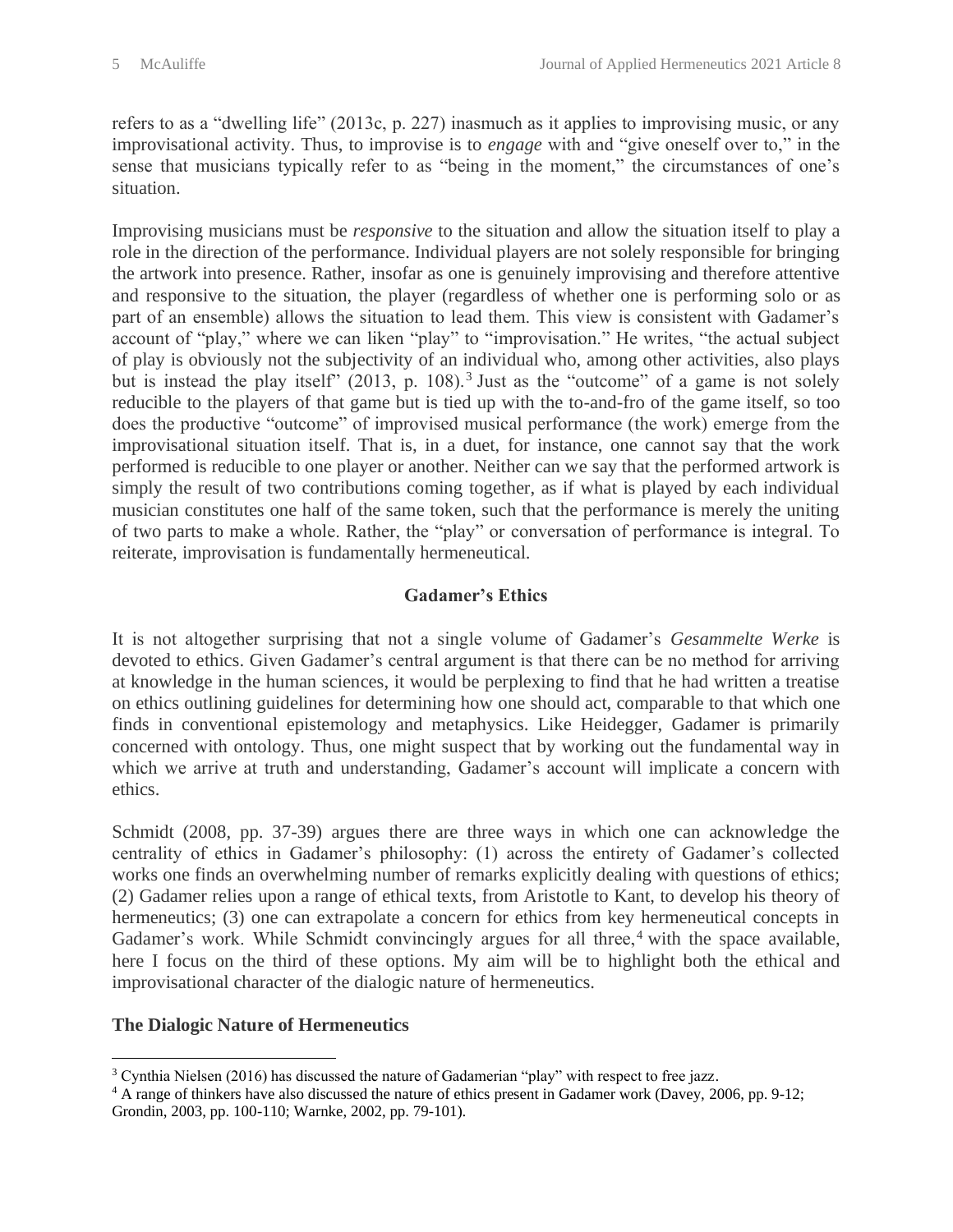For Gadamer, understanding is not an individual achievement; understanding is not reducible to the subjectivity of the individual. Rather, all understanding is mediated through another. There is always something beyond oneself that brings one to understand – a person, a text, an artwork. Indeed, Gadamer writes that "understanding belongs to the *encounter*" (2013, p. 91, my emphasis). According to Gadamer, as we go about our daily activities the world is more or less as we expect it to be. We have an historically mediated prior understanding and prior expectations of the world and more often than not the world meets those expectations. For the most part, we have no reason to alter our understanding of the world. It is when we encounter something in the world that does not meet our prior expectations that we are presented with the opportunity to review our understanding. "We understand in a *different* way, *if we understand at all*," writes Gadamer (2013, p. 307). By encountering a certain discord between our expectations and our experience, we encounter the limits of our own knowledge – and thus we encounter ourselves – and we are presented with an opportunity to understand *differently* and broaden our horizons.

One comes to reflect upon oneself by encountering the world; indeed, this was the appeal of hermeneutics for the early Heidegger who saw hermeneutics as a means to encounter oneself – the reflexive character of hermeneutics offered a means to call *Dasein* back to the facticity of its self-existence (Grondin, 1994, p. 98). As Gadamer writes of aesthetic experience, "in art man encounters himself" (2013, p. 54). The cultivation of the self is dependent on the encounter with another. The encounter, however, is not directed by the subject. Rather, Gadamer asserts that "understanding begins … when something addresses us" (2013, p. 310). Thus, irrespective of whether or not one actively seeks out understanding, it is never entirely directed by the individual. Indeed, as Nicholas Davey writes, "it is the dialecticity of the hermeneutic encounter, rather than the wills of the participants, that achieves a fundamental shift in how different parties understand themselves and each other" (2006, p. 10). It is the "dialecticity of the hermeneutic encounter," the hermeneutic dialogue, that is essential for understanding. Understanding is not something we achieve subjectively, rather, it dawns on us, or, better, it approaches us and we receive it. We may say that understanding is something that *happens* by virtue of hermeneutic engagement.

In being addressed by something one becomes absorbed in conversation, such that Gadamer says "we fall into conversation [*wir in ein Gespräch geraten*]" (2013, p. 401). Gadamer describes the (conversational) engagement that ensues from this "falling into" as "tarrying" (*Verweilen*), which describes the mode of conversation that occurs when we are taken up by what addresses us. He writes,

To tarry is not to lose time. Being in the mode of tarrying is like an intensive back-andforth conversation that is not cut off but lasts until it is ended. The whole of it is a conversation in which for a time one is completely "absorbed in conversation," and this means one "is completely there in it." (2007, p. 211)

Such a statement will resonate with anyone experienced in improvising music; tarrying appears synonymous with what musicians commonly refer to as "being in the moment" – we will pursue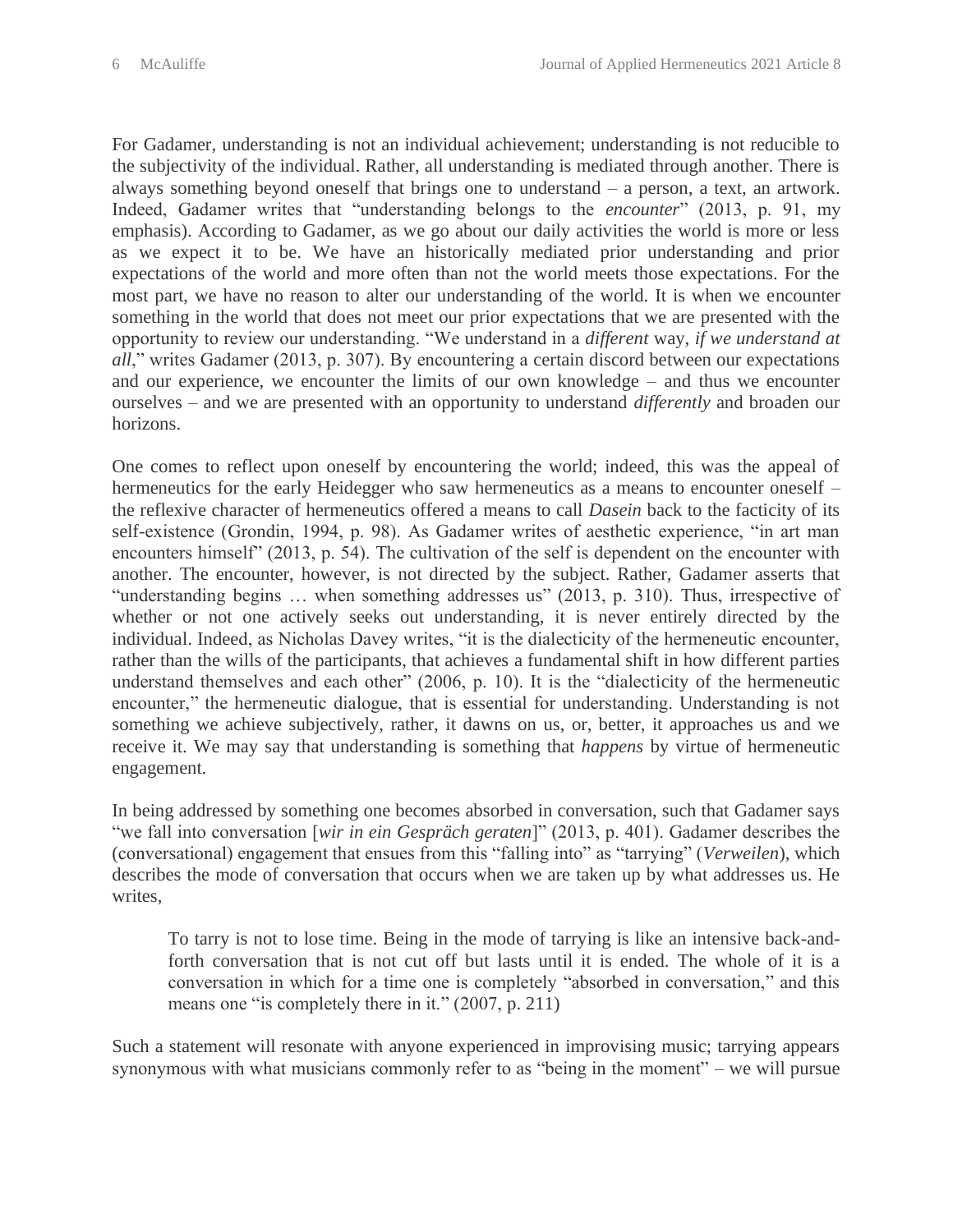this idea further in the following section. Presently, we will consider how this hermeneutical tarrying with the other inheres an ethical dimension.

"No one knows in advance what will 'come out' of a conversation. Understanding or its failure is like an event that happens to us," says Gadamer (2013, p. 401). The conduct of tarrying, or hermeneutical conversation, does not lie with either participant. The engagement at issue here is something that *happens*, beyond one's intending it. Moreover, there is an indeterminacy and unpredictability present in conversation; what emerges from conversation, and, indeed, the conversation itself, cannot be predetermined (the indeterminacy of language and conversation is highlighted not only by Gadamer but also by Davidson, 2006b). Thus, the understanding or agreement that emerges by virtue of conversation is not reducible to either the subjective or objective. Rather, understanding emerges from the dialecticity of conversation, from the interplay between transmission and reception. It is a result of the indeterminate nature of conversation and the fact that tarrying always goes beyond the individual that we encounter an ethical character of hermeneutic engagement.

Gadamer asserts that "understanding is, primarily, agreement" (2013, p. 186). When interlocutors fall into hermeneutic conversation their tarrying moves toward reaching agreement about something. It is the subject matter that determines the path of their conversing. While conversation entails "argument, question and answer, objection and refutation" (Gadamer, 2013, p. 187), genuine conversation moves toward reaching agreement. Agreement, however, does not mean that one simply accepts the view or opinion of the other. Instead, it is about coming to understand *what the other is saying*. Each interlocutor, Gadamer writes, must be "at one with each other on the subject" (2013, p. 403). Neither party can approach the conversation with an obstinately fixed perspective that views all other opinions as secondary or absurd. Interlocutors must be open to the views of others and take seriously what the other has to say. They must, in their tarrying, work with the other to genuinely understand each other's point of view such that something productive might emerge from their conversing – agreement. Hermeneutical conversation, then, is grounded upon what Davey refers to as a "civility of difference" (2006, p. 12).

Indeed, with respect to the dialectic of conversation, Gadamer argues that it consists "not in trying to discover the weaknesses of what is said, but in bringing out its real strength" (2013, p. 376). The partners in dialogue do not talk at cross purposes, nor do they try to argue the other person down. As Schmidt writes, "for Gadamer the ethical task of philosophy is not to lay down the law, but to listen to what is said" (2016, p. 68). The ethics at issue here, then, is not primarily concerned with "right or wrong" or "good and evil." Neither is it primarily about understanding how a prior set of dispositions can determine future behaviour – although, as will be discussed below, pre-existing rules and conventions are not irrelevant. Hermeneutic understanding emerges by taking seriously the alterity of the other. There must be a mutual (ethical) civility between interlocutors such that they each recognise the limits of their prior understanding and recognise that they depend on one another to broaden their understanding.

#### **Hermeneutics and Original Ethics**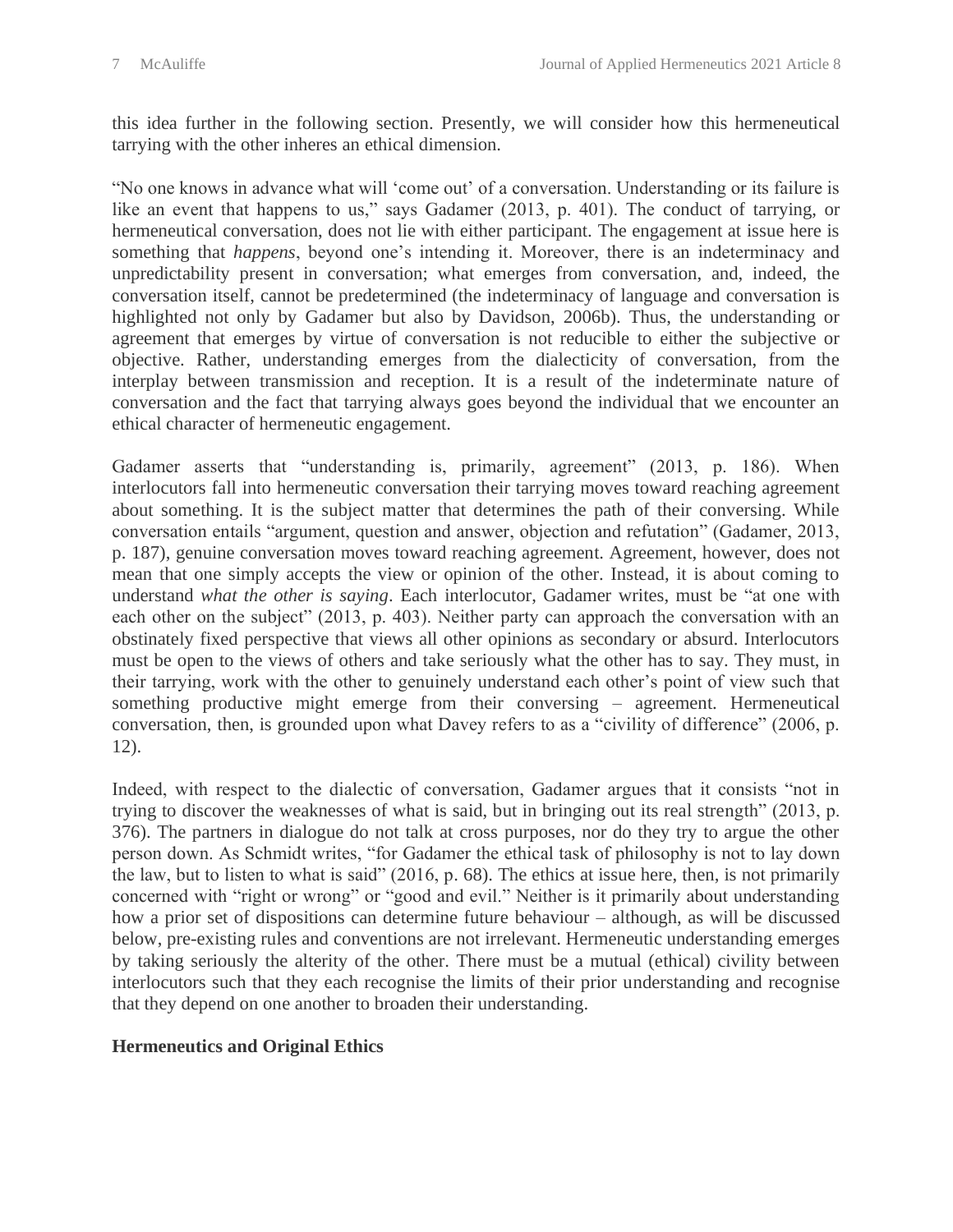The structure of hermeneutic dialogue cannot be given in advance. There can be no rules or system for how one should act. And yet there is clearly an ethical dimension to Gadamer's account. The ethics at issue here, however, is not determined "objectively" by those beyond the situation but by those enmeshed in the happening of the unpredictable and indeterminate situation itself. Indeed, Heidegger writes that "*êthos* means abode, dwelling place" (1993, p. 256). The origin of ethics, in the sense that ethics might be originary or original, is the place in which we each always already *are*. Insofar as we are open to the alterity of the world – genuinely *engaged* with the world – our very being-in-the-world, as Malpas notes, is always *already* ethical (unpublished manuscript). Given that the ethical imperative itself emerges from the situation in which we each always already are, there can be no singular "perfect" or "objective" action that we can make. Rather our ethical responsibility requires us to do our best by the situation in which we find ourselves with the knowledge available. To act ethically is to attend and respond to the peculiarities of the situation in which one finds oneself. It requires one to be open to the alterity of the other rather than dogmatically asserting the superiority of one's argument or perspective or turning away from the other and pretending their views do not exist or are not worthy of consideration.

#### **Hermeneutics and Improvised Musical Performance**

To properly draw out the nature of ethics at issue in hermeneutics we can appeal to improvised musical performance. While I cannot develop the position here, as touched on above, I contend that hermeneutics and improvisation share an almost identical structure. That is, they are both, at bottom, a mode of attending and responding to – engaging with – the situation in which one finds oneself. By appealing to improvised musical performance, we not only gain insight into the nature of an original ethics but as noted, we also uncover the nature of ethics at issue in improvised musical performance.<sup>5</sup>

Improvised musical performance, like hermeneutic conversation, belongs to the encounter – the encounter between player and situation. Just as in a conversation where interlocutors are primarily concerned with the *subject matter* that exists between them, so we may say that the *work* exists between players. And just as one can engage in hermeneutical conversation with a text or artwork, i.e., when there is not another interlocutor as such, so too is the solo performer concerned with the work that they are performing, and thus solo performance is essentially conversational (McAuliffe, 2021). What is important to acknowledge is that just like hermeneutic understanding, improvised musical performance is not an individual achievement. Even if the solo performer is playing a "free improvisation," where there is no pre-conceived melody, harmony, musical structure, and so forth, and so the performance may, on the face of it, appear to be entirely reducible to the performer, the work itself exists *beyond* the subjectivity of the individual and *leads* the player inasmuch as the player leads the work. In this way we might think of someone playing with a ball – the player is never entirely in control of the situation, rather their acting is always responsive to the peculiarities of the game that they are *participating* 

<sup>5</sup> Notably, Marcel Cobussen and Nanette Nielsen (2013, ch. 3), as well as Daniel Fischlin, Ajay Heble, and George Lipsitz (2012), have attended to improvised musical performance to develop an account of ethics. While the account of ethics offered here diverges from their work, there is of course a degree of overlap. My account may be seen to complement and contribute to the work that they have already undertaken.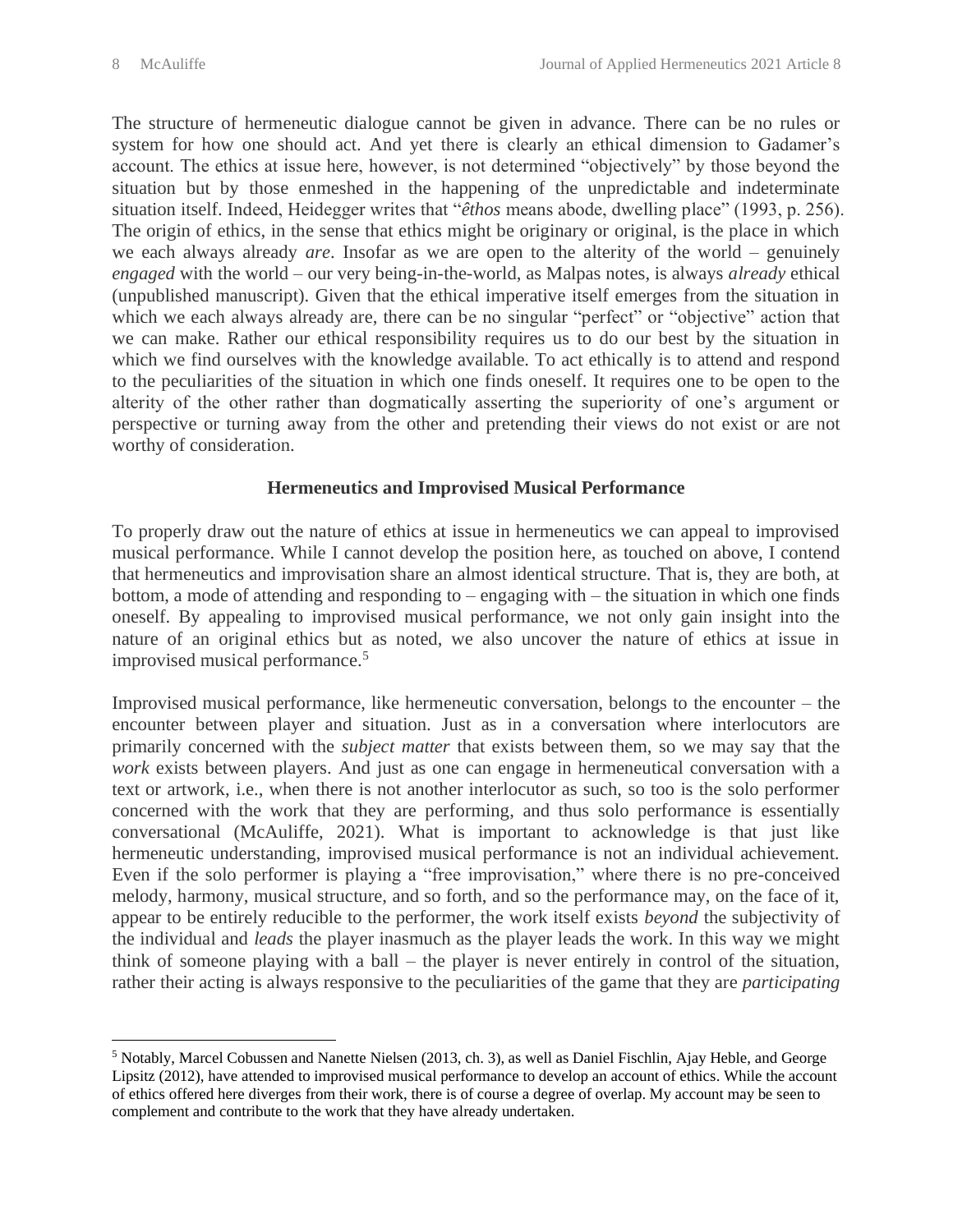in. So too must the performer of solo free improvisation be responsive to the to-and-fro of the situation in which they find themselves.

The way in which one is "taken up by" or becomes "caught up in" the musical such that they tarry with the work or lose themselves "in the moment" cannot be predetermined. Rather, just like Gadamer's conversation, it is accurate to say that it is something that simply *happens*, or that one "falls into" the moment. When players improvise music "in the moment" (assuming that there is in this instance an ensemble of at least two players, for this draws out the ethical considerations most clearly), the happening of the work is thoroughly indeterminate. The "work" in this sense is best understood as that which players concern themselves with during performance – the "work," then, is not necessarily merely sonic or acoustic, it may equally encompass the gestures of other players, the reverberant qualities of the performance venue, the cheering or heckling of the audience, and so forth. Thus, we may say that what is of concern to the players, first and foremost, is the *situation* itself, which encompasses each element that contributes to the coming forth of the work.

Irrespective of how "good" or "experienced" a player is, their primary task is to *attend* and *respond* to the situation. Insofar as one is genuinely improvising, one must be engaged with the situation. One cannot be concerned with, first and foremost, their technique or their subjective thoughts about what the audience may think of them,<sup>6</sup> for such thinking draws the player into themselves and impedes their ability to engage with the *situation* that exists *beyond* their subjectivity. The responsibility of the player is not to retreat into themselves, but to do their best by the situation with the knowledge and skillset available to them. As Jean Grondin writes of the capacity to discern what is right in hermeneutic engagement, "this capacity of discernment is not a matter of objectivation, but of vigilance, of awakening to the situation" (2003, p. 106). The player of improvised music must *awaken* to the situation. They must, as musicians would say, be good listeners. For that which they encounter in the situation cannot be predetermined – the very nature of improvisation suggests that players must be open and receptive to that which *approaches* them. Players can rely upon nothing except their ability to spontaneously attend and respond to the indeterminate situation. One cannot meaningfully attend and respond unless they are genuinely engaged, that is, as Grondin would say, *awake* to the situation.

To give an example, improvised musical performance involves a certain degree of risk, vulnerability, and trust (Cobussen & Nielsen, 2013, p. 64). In their mutual attending to the work, players engage in a dialectic comparable to Gadamer's conversation. Bringing forth a work of art is the mutual concern of each player. Playing at cross purposes, then, such as undermining the contributions of another player or drawing attention to the weaknesses in their playing, does little to positively contribute to the *work*. Drawing out the strengths of the other player's contributions however, strengthens the work. Knowing that other players are working in the best interests of the work, each player can feel supported, which fosters trust amongst the ensemble and gives players the confidence to take risks and be vulnerable. The ethical dimension of improvised musical performance, then, concerns the way in which players *awaken* to the situation and

<sup>6</sup> Tracy McMullen (2013) has argued against the centrality of "recognition," originally developed by Derrida and subsequently taken up by Butler, that dominates performance theory, and instead argues for what she calls the "improvisative." McMullen argues the subject is not constructed by "recognition" from the Other but by the "generosity" of performing.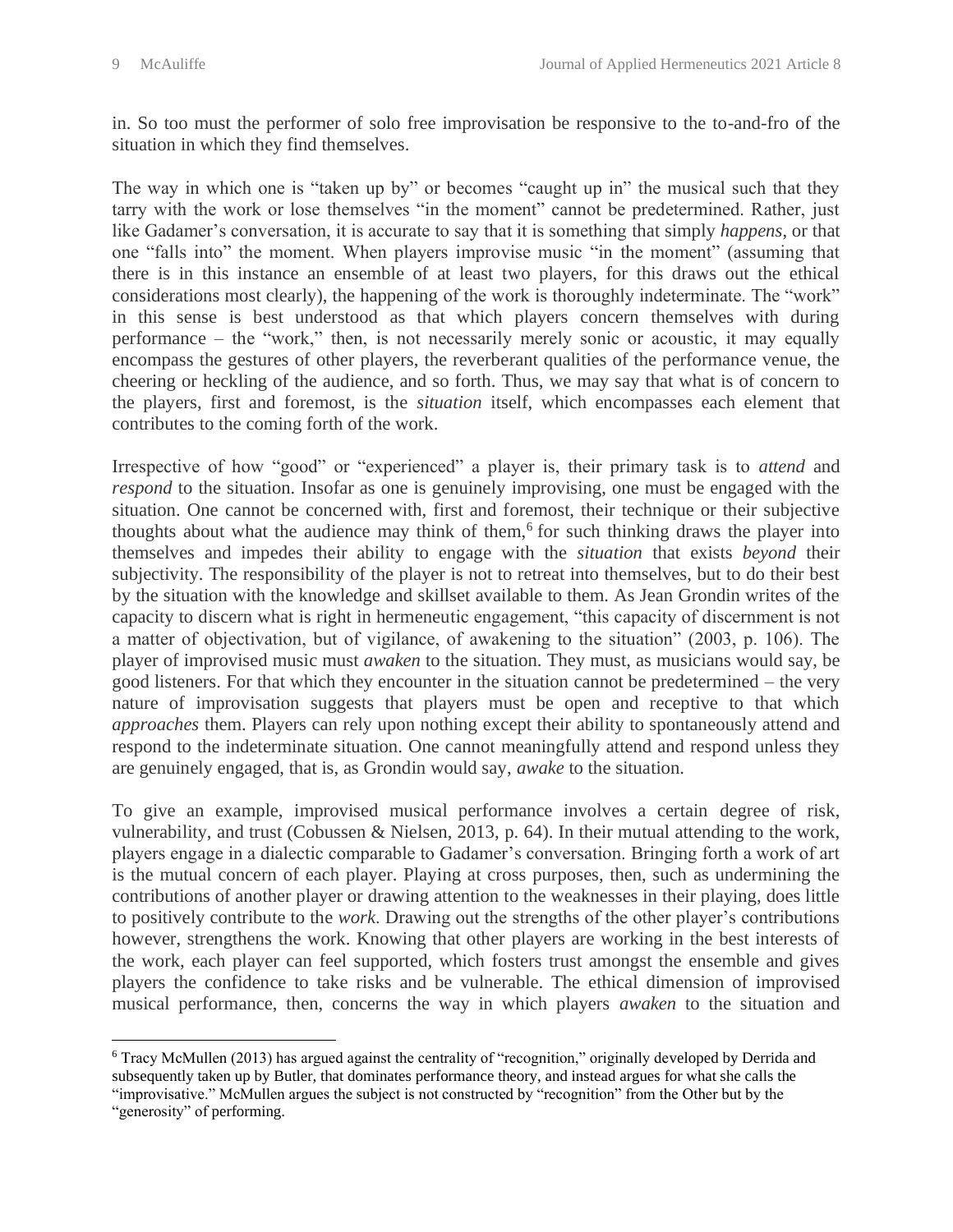perform in the best interests of the work. Thus, genuine improvised musical performance can strengthen relationships, enhance creativity, and foster solidarity among players.

#### **The Ethics of Improvisation**

Two insights have emerged: (1) improvised musical performance involves an engagement with that which is beyond oneself; (2) the productive outcome of improvised musical performance is indeterminate and cannot be reduced to the subjectivity of the individual players. Resultingly, the ethics of improvisation begins to emerge: (1) improvisation necessarily involves an engagement with the other; (2) the ethical actions required of individual players cannot be given in advance but emerge from out of the situation itself or, as Heidegger would say, the "abode" or "dwelling place" in which one *is*; (3) the coming forth of the artwork is not an individual achievement but relies upon the player encountering and engaging with that which is beyond them. Let us unpack these observations further.

When one improvises music with others, no single individual is responsible for the coming forth of the artwork. Indeed, insofar as the work itself *leads* the players, i.e., the players respond to the call of the work, we may say that even as a collective, the players are not solely responsible for the coming forth of the artwork. Rather it is from the "play" of improvisation itself, as Gadamer (2013, p. 108) would say, that the artwork emerges. Thus, the actions required of the players do indeed emerge from out of the *situation* itself. Players cannot plan in advance how they will act, rather they act spontaneously on the basis of their prior experience in response to the circumstances of the situation. The call to act ethically, emerges from out of factical existence, just as Heidegger suggests. By awakening to and attending to the *situation* players necessarily open themselves up to the alterity of the other. The situation, properly understood, necessarily encompasses the players – the players, along with myriad other elements (Heidegger's fourfold [2013c], which refers to the co-responsive happening of earth, sky, divinities, and mortals, being an apt concept to elucidate the breadth of what those "other" elements constitute; although I cannot do justice to the fourfold here<sup>7</sup> $)$  – but enacts a certain relationality between those players. Each individual player only *is* insofar as they are with the other players and therefore standing in relation to and engaged with the alterity of other players.<sup>8</sup>

As they *are* in their being situated with respect to the work, in their tarrying with the work each player necessarily encounters the contributions of other players, as mediated by the work, and must interpret and engage with the work accordingly. There is no room or time for players to assert themselves or their interpretation of the work over and above another player's interpretation and contributions. Rather they must work with that which is given in the situation as it happens. Thus, we might equate what Gadamer refers to as "agreement" with respect to a hermeneutical conversation with the "work" that emerges from improvised musical performance. What is important to recognise is that the work emerges from the *situation*.

<sup>7</sup> For a discussion of Heidegger's fourfold, see Malpas, 2006 (ch. 5). For a discussion of how Heidegger's fourfold relates to improvised musical performance, see McAuliffe & Malpas (forthcoming).

<sup>8</sup> Such an observation may be seen to echo Heidegger's assertion that "the world of Dasein is a *with-world* [*Mitwelt*]. Being-in is *Being-with* Others. Their Being-in-themselves within-the-world is *Dasein-with* [*Mit-dasein*]" (2008, p. 155).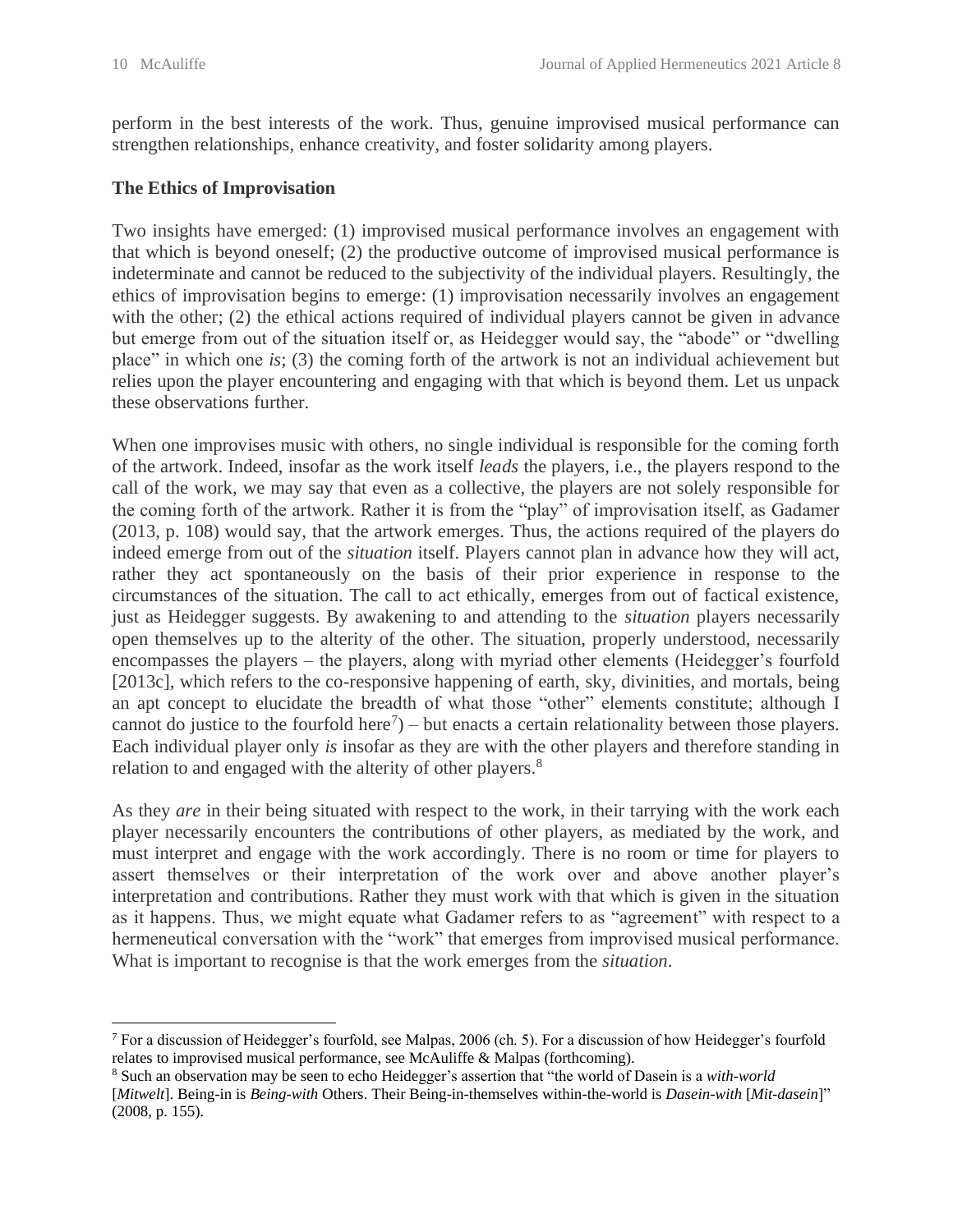While what it is that we each attend and respond to is given in and by the situation in which we find ourselves, this does not imply that an improvisational/original ethics is void of tradition (rules, conventions, etc.) or normative foundations. Simply because the ethical imperative emerges "in the moment," as it were, does not mean that there is only one option available to the agent who must act, or that all options are of equal value. We do not lose ourselves when we improvise – we retain ourselves essentially and thus we still possess an awareness of our prior experience. Gadamer writes, "a person who has to make moral decisions has always already learned something. He has been so formed by education and custom that he knows in general what is right" (Gadamer, 2013, p. 327). Thus, rules and conventions still play a part in an improvisational/original ethics. But we must acknowledge, as Gadamer does, that "what is right… cannot be fully determined independently of the situation that requires a right action" (Gadamer, 2013, pp. 327-328).

While one should not attempt to shift one's ethical responsibility from oneself to some form of rules or guidelines, the suggestion is *not* that any and every appeal to rules or guidelines is inherently flawed. The argument is, rather, that ethical action must be in response to the indeterminate situation. For instance, certain situations may indeed call for a utilitarian approach. An appeal to rules in this instance does not, however, negate the improvisation at issue. Following rules is inherently indeterminate and requires improvisation, for rules themselves fail to eliminate any sense of indeterminacy, as Wittgenstein points out (2009, pp. 39-40). One's impetus to consider one rule instead of another as perhaps being appropriate must be in response to the situation. Thus, even rule-following is a situated, improvisational practice – the rules appealed to only make sense guiding one's actions insofar as they are understood from the perspective of *that* situation. Thus, one's appeal to rules, insofar as one is awake to the situation, is indeed improvisatory. The rule that one follows strikes the agent as being appropriate in virtue of the agent's attending and responding to the situation in which they find themselves. The indeterminate situation in which we find ourselves, then, is not void of normative foundations. It is simply that this foundation cannot be prescribed in advance.

Players are tasked, then, not with asserting themselves or attempting to conduct or direct the performance but with bringing out the strengths of each other's contributions in the broader context of the work; they each participate in the event of bringing forth the work. While this may include pushing and pulling against one another, cutting one player's theme short or stopping playing to encourage another player to extend their contributions, these tensions are not individual or subjective achievements but, insofar as the players are genuinely engaged, are always in response to what the *work* calls for – each player performs in service to, and is, at least in part, directed by, the work. Thus, while one cannot prescribe in advance guidelines for an ethical performance, insofar as players are genuinely improvising, they necessarily engender a civility of difference as they each act in the best interests of the work.

#### **Conclusion**

Improvised musical performance provides a certain insight into and highlights a particular character of hermeneutical or "original" ethics. While the account of ethics at issue here is radically different to conventional accounts of ethics and may seem to offer little with respect to practical insight for how one should act in the world, such an account does illuminate something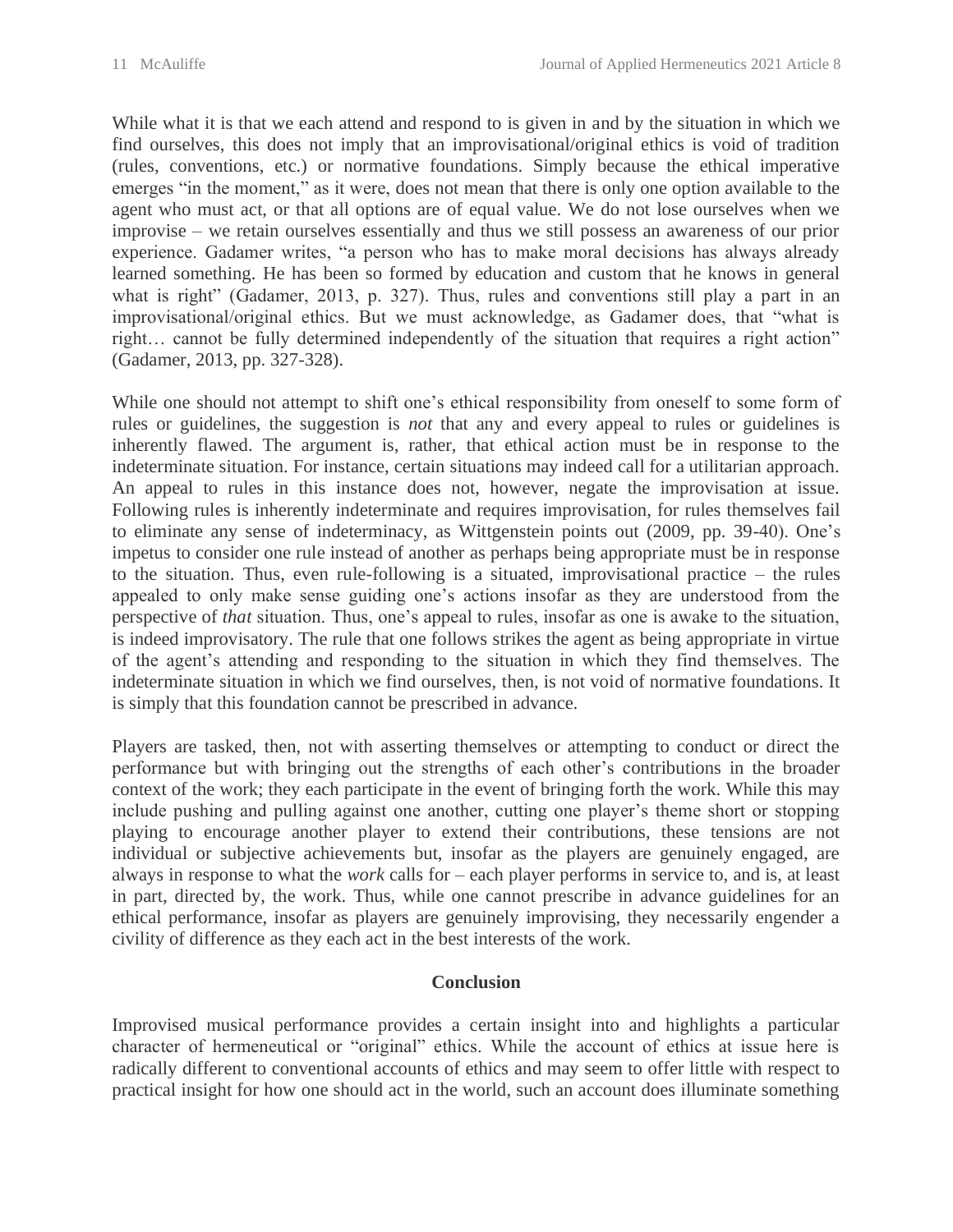of the essential or primary character of the ethical imperative. Just as musicians cannot appeal to rules or methods for how to improvise but rather cultivate their ability to improvise through experience and by surrendering, as it were, to the happening of the situation, neither should we suppose that we can prescribe in advance guidelines for how to act in the world. Indeed, as Schmidt argues (2016, p. 71), "no philosophical ethics should ever forget [the] profound limitation upon the possibility of any contribution in advance to the riddles that one confronts as the riddles of ethical life." What both Heidegger and Gadamer argue with respect to ethics, and what improvised musical performance highlights so well, is that our engagement in the world must engender a return to factical life – that is, one must attend to the situation from which the ethical imperative itself emerges.

In practical terms, the implications of an improvisational/original ethics lie in our recognition of the character and limit of ethical life. Thus the "application" of an improvisational/original ethics, as it were, is simply the recognition of this character of ethics, and living with the awareness of this recognition. Insofar as one is ignorant to the improvisational/original character of ethically being-in-the-world, one may be inclined to suppose that one could simply turn away from the other without consequence; they may be inclined to think that some activities rely upon ethics while others do not. Indeed, a "standard" view of ethics may regard the ethics of improvised musical performance as being of peripheral importance in comparison to other activities, such as being a lawyer or medical practitioner. Should a performer of improvised music adopt this "standard" view and not consider the improvisational situation to inhere an ethical dimension, they not only fail to recognise the true nature of improvisation, they equally engage in a distinctly *un*ethical act. Insofar as one is primarily concerned with oneself at the expense of the other, the quality of the work is jeopardised and consequently, trust within the ensemble is undermined. Having turned away from ethics as ethos – turned away from the situated character of ethics – the player is divorced from the ethical imperative that emerges in *that* situation.

Every engagement involves ethics – to be sure, in some situations the stakes are much higher than in others – our actions not only have the potential to affect others in unforeseen ways, but also, each action we take reinforces our own behaviour. So, when tasked with an immediate and spontaneous call for action we inevitably fall back on prior experience. If we are prone to dogmatically appealing to a certain set of ethical guidelines, or disregarding a particular practice as not possessing an ethical dimension, we cultivate a detached, ethically ignorant approach to factical life. By recognising the improvisational/original character of ethics however, we can guard against such detachment. While we cannot address the "riddles of ethical life," as Schmidt says, in advance, an improvisational/original ethics highlights the imperative to *listen*, *see*, *awaken to*, and *engage with* the situation in which we find ourselves. If we ignore this character of our being-in-the-world, to use a metaphor from music, the "work" suffers.

We might now return to the question posed at the beginning of this paper: what are we to make of ethics, such that it is ontology, if there can be no prior determinations made as to how one should act, and that such engagement with the world has no theoretical or practical result or effect? To engage with the situation in which one finds oneself is, essentially, to improvise; it involves attending and responding to the peculiarities of that which is beyond oneself. Thus, improvisation is necessarily ethical for it involves a certain comportment where one is open to, engages with, and strives to arrive at agreement with, the other. Insofar as no prior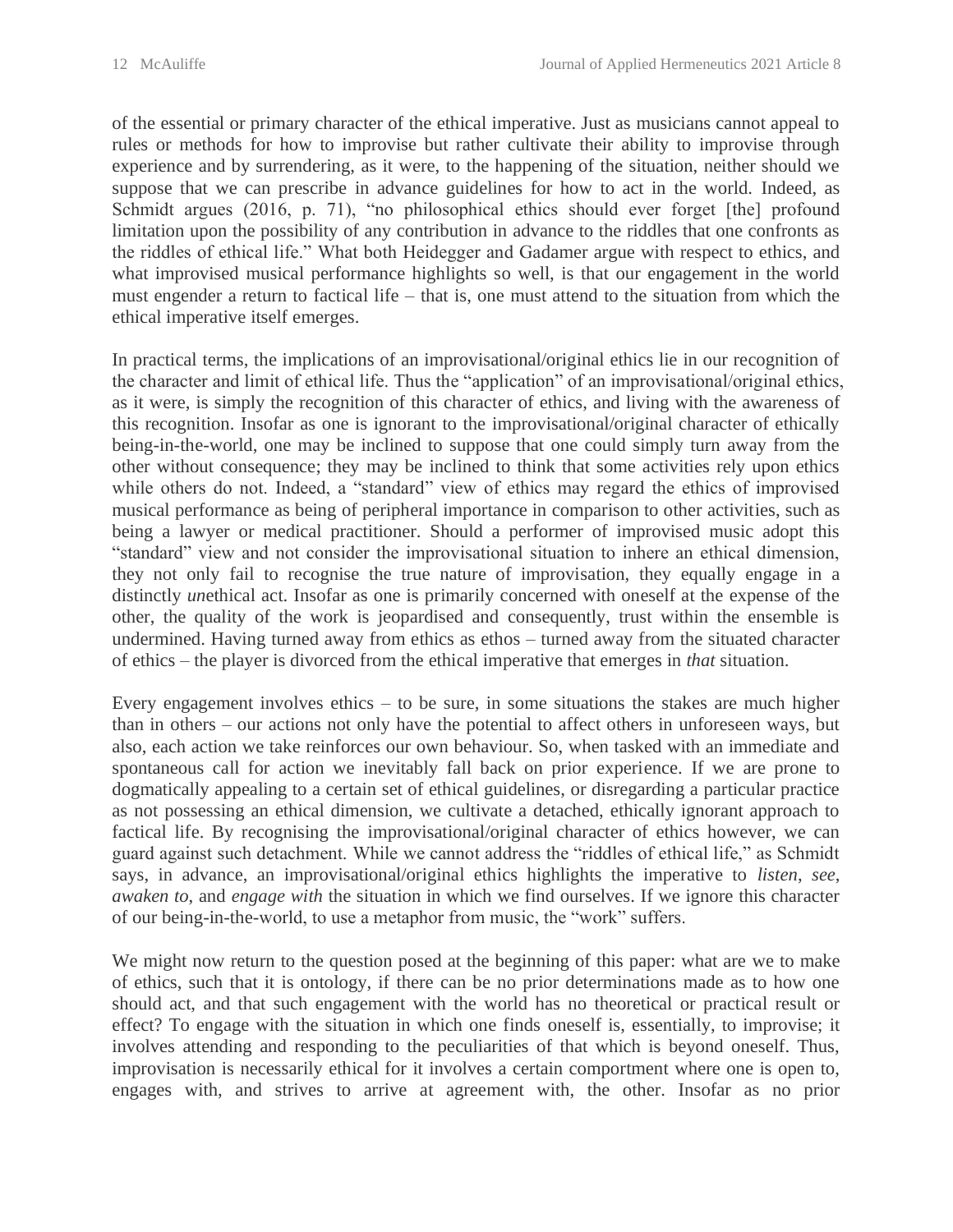determinations can be made as to how one should act means that an originary ethics calls for improvisation. Such that there is no theoretical or practical result or effect refers us to the very nature of being. Being itself merely is. To question being as an ontological structure is simply the "recollection of Being," as Heidegger says; ontological inquiry comes to describe a way in which being *is*. Thus, there is no result or effect. Rather, to be in the world is to be in the world ethically, which is to improvise – to *engage* with the world. What is important is not to prescribe ethics from beyond the situation, but to remember, to recollect, to recognise, the way in which being is ethos.

# **References**

Benson, B.E. (2003). *The improvisation of musical dialogue: A phenomenology of music*. Cambridge University Press.

Caines, R., & Heble, A. (Eds). (2015). *The improvisation studies reader: Spontaneous acts*. Routledge.

Cobussen, M., & Nielsen, N. (2013). *Music and ethics*. Ashgate.

Davey, N. (2006). *Unquiet understanding: Gadamer's philosophical hermeneutics*. State University of New York Press.

Davidson, D. (2006a). A coherence theory of truth and knowledge. In *The essential Davidson* (pp. 225-241). Clarendon Press.

Davidson, D. (2006b). A nice derangement of epitaphs. In *The essential Davidson* (pp. 251-265). Clarendon Press.

DiPiero, D. (2018). Improvisation as contingent encounter, or: The song of my toothbrush. *Critical Studies in Improvisation/Études critiques en improvisation,* 12(2). [https://doi.org/10.21083/csieci.v12i2.4261.](https://doi.org/10.21083/csieci.v12i2.4261)

Fischlin, D., Ajay H., & George L. (2013). *The fierce urgency of now: Improvisation, rights, and the ethics of cocreation*. Duke University Press.

Gadamer, H.-G. (2007). The artwork in word and image: "So true, so full of being!" In R. E. Palmer (Ed. & Trans.), *The Gadamer reader: A bouquet of the later writings* (pp. 192-224). Northwestern University Press.

Gadamer, H.-G. (2008). The universality of the hermeneutical problem. In D. E. Linge (Ed. & Trans.) *Philosophical hermeneutics* (pp. 3-17). University of California Press.

Gadamer, H.-G. (2013). *Truth and method*. (J. Weinsheimer, & D. G. Marshall, Trans.). Bloomsbury. (Original text in 1960.)

Grant, S. (2014). What if?: Performance is risk. *About Performance, 12*, 127-144.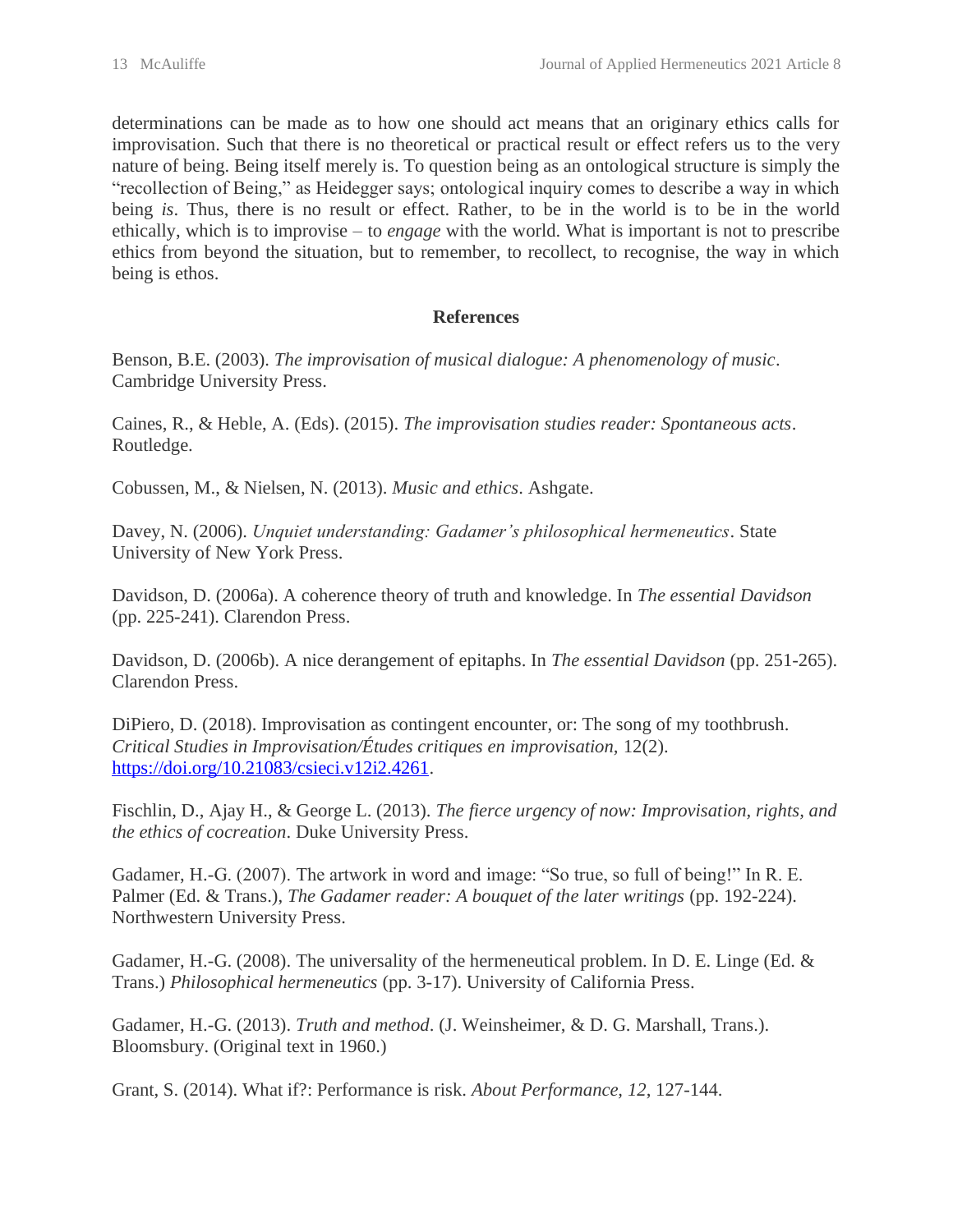Grondin, J. (1994). *Introduction to philosophical hermeneutics*. (J. Weinsheimer, Trans.). Yale University Press.

Grondin, J. (2003). *The philosophy of Gadamer*. (K. Plant, Trans.). Acumen.

Haas, A. (2012). The birth of language out of the spirit of improvisation. *International Journal of Philosophical Studies, 20*(3), 331-347. https://doi.org/10.1080/09672559.2012.699225.

Heidegger, M. (1993). Letter on humanism. In D. F. Krell (Ed.), *Basic writings* (pp. 213-266). HarperCollins.

Heidegger, M. (1999). *Ontology: The hermeneutics of facticity*. (J. V. Buren, Trans.). Indiana University Press.

Heidegger, M. (2008). *Being and time*. (J. Macquarrie, & E. Robinson, Trans.). Harper & Row.

Heidegger, M. (2013a). Building dwelling thinking. In A. Hofstadter (Trans.), *Poetry, language, thought* (pp. 141-160). Harper Perennial.

Heidegger, M. (2013b). The thing. In A. Hofstadter (Trans.), *Poetry, language, thought* (pp. 161- 184). Harper Perennial.

Heidegger, M. (2013c). …Poetically man dwells…. In A. Hofstadter (Trans.), *Poetry, language, thought* (pp. 209-227). Harper Perennial.

Higgins, K.M. (2018). Connecting music to ethics. *College Music Symposium, 58*(3), 1-20. https://doi.org/10.18177/sym.2018.58.sr.11411.

Lewis, G.E., & Piekut, B. (Eds.). (2013). *The Oxford handbook of critical improvisation Studies,* Vols. 1 & 2. Oxford University Press.

Lindblom, J. (2015). *Embodied social cognition*. Springer.

MacKenzie, I. (2000). Improvisation, creativity, and formulaic language. *The Journal of Aesthetics and Art Criticism, 58*(2), 173-179.

Malpas, J. (2006). *Heidegger's topology: Being, place, world*. The MIT Press.

Malpas, J. (2016). The beckoning of language: Heidegger's hermeneutic transformation of thinking. In M. Bowler & I. Farin (Eds.), *Hermeneutical Heidegger* (pp. 203-221). Northwestern University Press.

Malpas, J. (2017). Placing Understanding/Understanding Place. *Sophia, 56*(3), 379-391. https://doi.org/10.1007/s11841-016-0546-9.